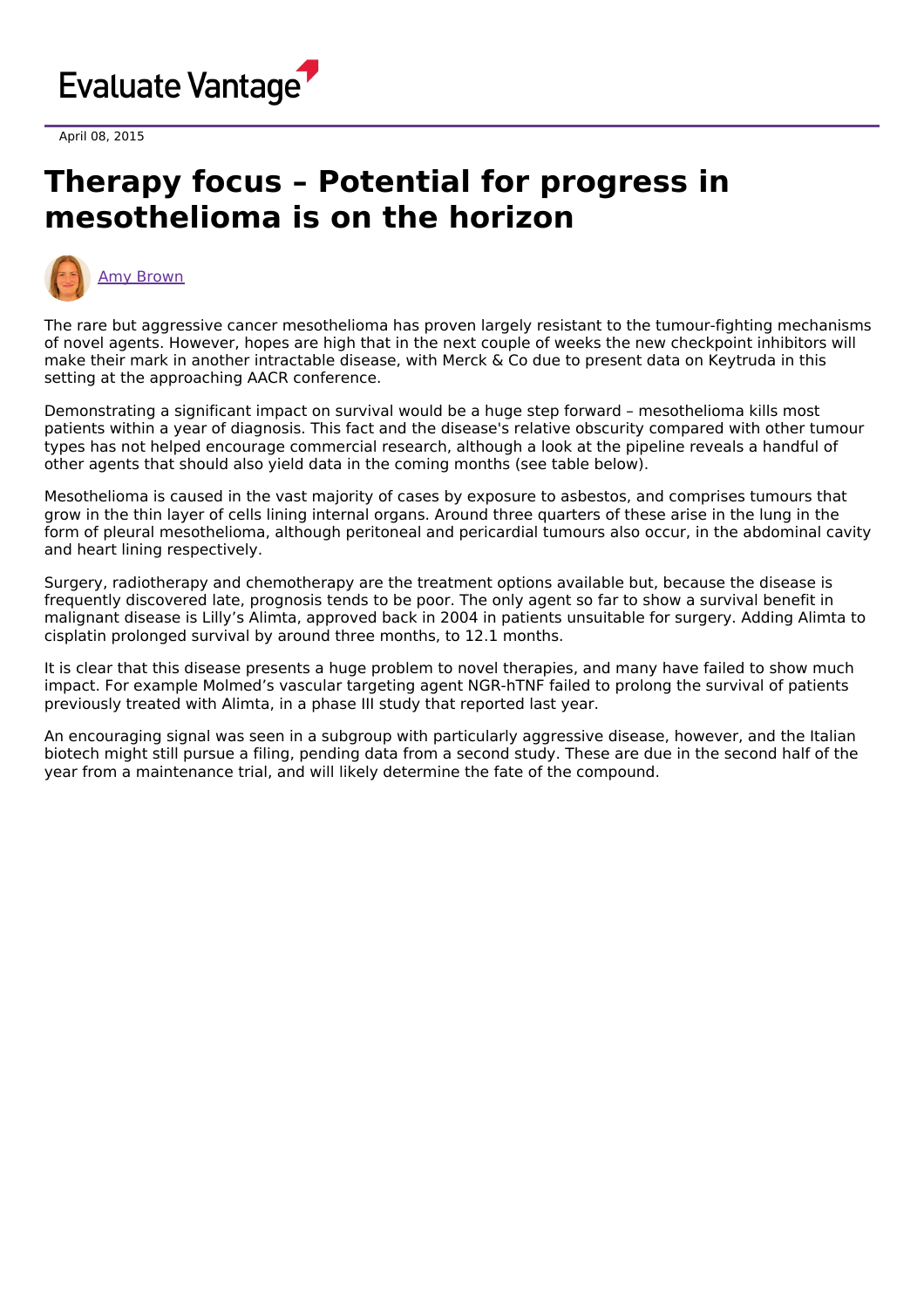| Selected novel agents for mesothelioma in the pipeline |                                |                                                      |                              |                                                |
|--------------------------------------------------------|--------------------------------|------------------------------------------------------|------------------------------|------------------------------------------------|
|                                                        | <b>Project</b>                 | <b>Company</b>                                       | <b>Pharma class</b>          | <b>Trial ID (enrolment)</b>                    |
| <b>Phase</b><br>Ш                                      | NGR-hTNF                       | MolMed                                               | CD13 APN<br>inhibitor        | NCT01098266 (360);<br>NCT01358084 (100)        |
| <b>Phase</b><br>$\mathbf{H}$                           | Keytruda                       | Merck & Co                                           | Anti-PD-1 MAb                | NCT02054806/Keynote-28<br>(unknown)            |
|                                                        | VS-6063<br>(defactinib)        | Verastem                                             | FAK inhibitor                | NCT01870609/Command (372);<br>NCT02004028 (20) |
|                                                        | Tremelimumab                   | AstraZeneca                                          | Anti-CTLA4 MAb               | NCT01843374 (564)                              |
|                                                        | Ofev                           | Boehringer Ingelheim                                 | TKI                          | NCT01907100 (86)                               |
|                                                        | <b>INNO-305</b>                | <b>Memorial Sloan-Kettering</b><br>(CytRx abandoned) | Anti-WT1<br>vaccine          | NCT01265433 (78);<br>NCT01890980 (39)          |
|                                                        | Yondelis                       | Grupo Zeltia (Mario Negri<br>Institute study)        | Cell cycle<br>inhibitor      | NCT02194231/Atreus (79)                        |
|                                                        | MORAb-009<br>(amatuximab)      | Eisai                                                | Anti-mesothelin<br>MAb       | NCT02357147 (610, not yet<br>recruiting)       |
| <b>Phase</b><br>1/11                                   | ADI-PEG 20                     | Polaris Group                                        | Arginine<br>inhibitor        | NCT02029690 (47);<br>NCT01279967 (70)          |
|                                                        | Anti-mesothelin<br>CAR therapy | <b>NCI</b>                                           | CAR-T cell<br>therapy        | NCT01583686 (136)                              |
|                                                        | Seprehvir                      | <b>VIRTTU Biologics</b>                              | Oncolytic virus              | NCT01721018 (12)                               |
| <b>Phase</b>                                           | <b>CRS-207</b>                 | Aduro BioTech                                        | Mesothelin<br>cancer vaccine | NCT01675765 (40)                               |
|                                                        | CART-meso                      | Unniversity of Pennsylvania                          | CAR-T cell<br>therapy        | NCT02159716 (24)                               |
|                                                        | LY3023414                      | Eli Lilly                                            | PI3K & mTOR<br>inhibitor     | NCT01655225 (130)                              |
|                                                        | Ganetespib                     | Synta (UCL/Cancer<br>Research sponsored)             | Hsp90 inhibitor              | NCT01590160 (24)                               |
|                                                        | CB-839                         | Calithera Biosciences                                | Glutaminase<br>inhibitor     | NCT02071862 (165)                              |

Hopes for Keytruda are no doubt high given the strong track record of the anti-PD-1 antibodies. It is also notable that Merck's presentation has been given prominent billing at the AACR.

Preliminary data from the Keynote-028 study will be revealed on April 19; the expansive, 320-subject, phase I trial is recruiting patients with various forms of PD-1-positive solid tumours. The malignant pleural mesothelioma subset has been selected as a late-breaking presentation. Still, with nothing known about how big this subgroup is, or indeed the outcome, its relevance is hard to judge.

AstraZeneca is also pursuing an immuno-oncology approach here: last year it expanded a phase II trial of its anti-CTLA-4 antibody tremelimumab so it could file for approval on any positive readout. Data are expected towards the end of the year.

Verastem, which is working on one of the higher-profile targeted agents in this area, VS-6063, should also soon report progress. The FAK inhibitor works by blocking enzymes that are particularly active in mesothelioma. An interim analysis from the phase II Command trial is due in the second quarter; prespecified efficacy analyses and safety data will be examined and a decision made whether to stop the study early for futility, continue as planned or enrich the population.

Other active mid-stage projects include Boehringer's Ofev; a phase II study appears to have been completed although results have not been presented. And Eisai recently unveiled plans for a large study of amatuximab in combination with chemotherapy. This represents a bold move considering that the anti-mesothelin antibody